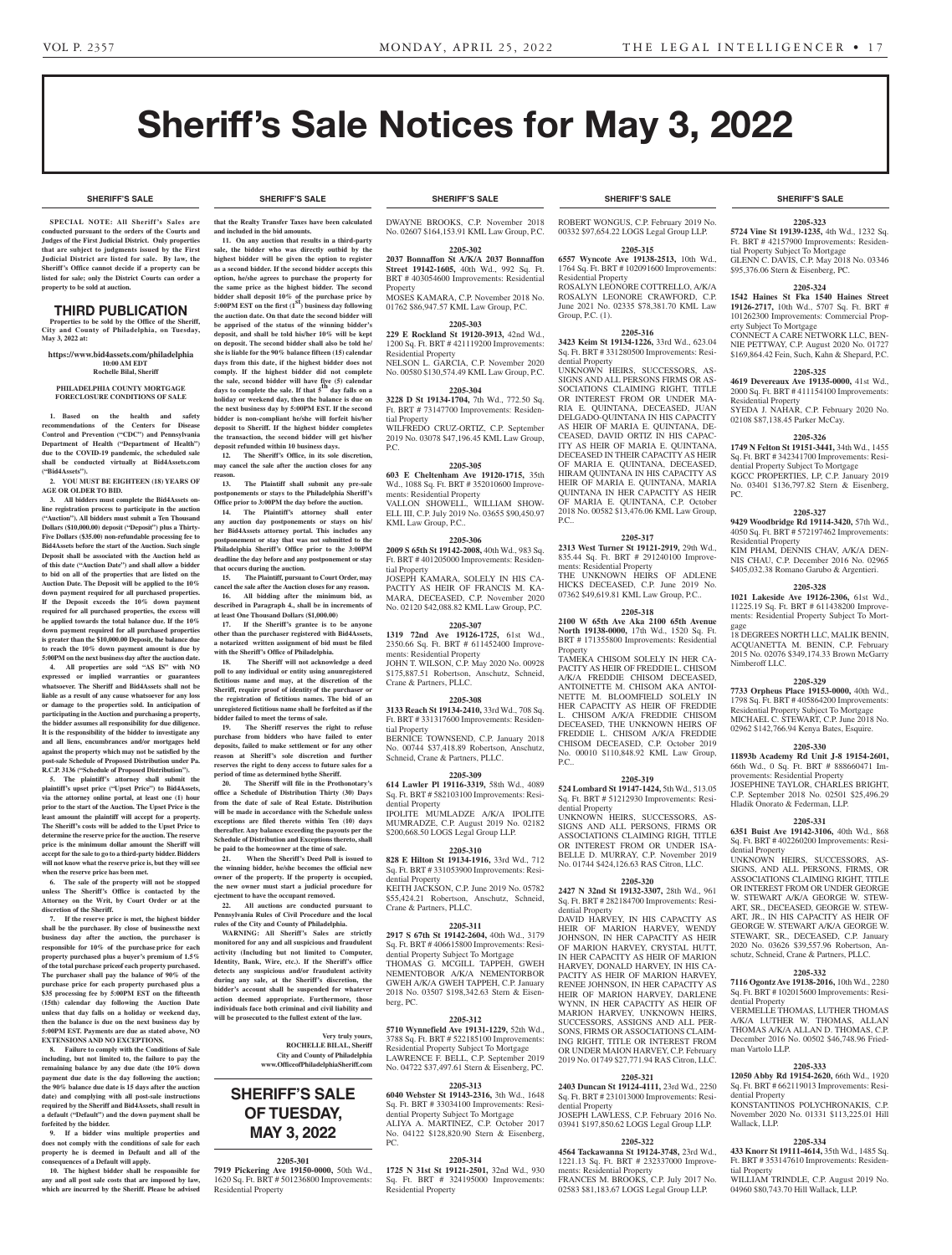**2205-335 4910 Kershaw St 19131-4517,** 43rd Wd., 980 Sq. Ft. BRT # 442134600 Improvements: Resi-

JOAN REID A/K/A JOAN E. REID, C.P. October 2019 No. 00832 \$61,482.41 Robertson, Anschutz, Schneid, Crane & Partners, PLLC. **2205-336 1226 Atwood Rd 19151-3109,** 34th Wd., 1331.25 Sq. Ft. BRT # 344340200 Improve-

RAFHIA R. FOSTER, C.P. July 2018 No. 03534 \$109,636.81 Robertson, Anschutz, Schneid, Crane & Partners, PLLC.

**2205-337 8821 Macon St 19152-1407,** 57th Wd., 1368 Sq. Ft. BRT # 571252300 Improvements: Resi-

RAYMOND R. FISCHER, TINA MARIE FISCHER AKA TINAMARIE FISCHER, C.P. November 2018 No. 03217 \$206,212.59 Hill

**2205-338 516 E Johnson St 19144-1001,** 22th Wd., 2950.57 Sq. Ft. BRT # 592179200 Improve-

MARK REDMANN, THE UNITED STATES OF AMERICA, C.P. February 2020 No. 01341 \$168,509.53 Robertson, Anschutz, Schneid,

**2205-339 2110 S Lambert St 19145-3504,** 48th Wd., 892.08 Sq. Ft. BRT # 481354300 Improve-

REMONA A. GARY, C.P. January 2018 No. 00867 \$109,405.25 LOGS Legal Group LLP. **2205-340 1461 Stevens St 19149-3227,** 54th Wd., 1028 Sq. Ft. BRT # 541049500 Improvements: Resi-

BENJAMIN SWEAT SOLELY IN HIS CA-PACITY AS HEIR OF JULIA SWEAT DE-CEASED, BRITTANY SWEAT SOLELY IN HER CAPACITY AS HEIR OF JULIA SWEAT DECEASED, JOHN SWEAT SOLE-LY IN HIS CAPACITY AS HEIR OF JULIA SWEAT DECEASED, LARRY SWEAT SOLELY IN HIS CAPACITY AS HEIR OF JULIA SWEAT DECEASED, C.P. August 2019 No. 04430 \$39,218.06 KML Law

**2205-341 9831 Hoff St 19115-2206,** 58th Wd., 3240 Sq. Ft. BRT # 581416400 Improvements: Residen-

STEVEN ARGONDEZZI SOLELY IN HIS CAPACITY AS HEIR OF VICENT ARGONDEZZI, DECEASED, THE UN-KNOWN HEIRS OF VICENT ARGONDEZ-ZI, DECEASED, C.P. May 2019 No. 01539 \$69,631.49 KML Law Group, P.C.

**2205-342 2117 Watkins St 19145-1926,** 36th Wd., 725 Sq. Ft. BRT # 363137700 Improvements: Resi-

MONICA PELZER, C.P. February 2019 No. 01750 \$86,457.14 KML Law Group, P.C. **2205-343 8348 Lynnewood Rd 19150-0000,** 50th Wd., 5183 Sq. Ft. BRT # 502031900 Improvements:

UNKNOWN HEIRS, SUCCESSORS, AS-SIGNS AND ALL PERSONS, FIRMS OR ASSOCIATIONS CLAIMING RIGHT, TITLE OR INTEREST FROM OR UNDER GAIL KING A/K/A GAIL E. KING, SHAWN-TIAH KING, IN HER CAPACITY AS HEIR OF GAIL KING A/K/A GAIL E. KING, RA-CHEL EDMOND, IN HER CAPACITY AS CO-ADMINISTRATRIX AND HEIR OF THE ESTATE OF GAIL KING A/K/A GAIL E. KING, KRISTA ALEXANDER, IN HER CAPACITY AS CO-ADMINISTRATRIX OF THE ESTATE OF GAIL KING A/K/A GAIL E. KING, C.K., A MINOR, IN HIS CAPAC-ITY AS HEIR OF GAIL KING A/K/A GAIL E. KING, C.P. February 2019 No. 01443 \$225,686.26 Robertson, Anschutz, Schneid,

**2205-344 1543 N Bouvier St 19121-4216,** 47th Wd., 1062 Sq. Ft. BRT # 471275400 Improvements:

OMAR FISHER, C.P. October 2017 No. 00970 \$252,202.43 Milstead & Associates LLC. **2205-345 2122 S Opal St 19145-3606,** 48th Wd., 669.75 Sq. Ft. BRT # 481313200 Improvements: Resi-

VINCENT IMBESI, JR. IN HIS CAPACITY AS HEIR OF VINCENT J. IMBESI, UN-KNOWN HEIRS, SUCCESSORS, ASSIGNS AND ALL PERSONS, FIRMS OR ASSO-CIATIONS CLAIMING RIGHT, TITLE OR INTEREST FROM OR UNDER VINCENT J. IMBESI, C.P. February 2020 No. 00759 \$150,620.85 Robertson, Anschutz, Schneid,

dential Property

dential Property

Wallack, LLP.

ments: Residential Property

ments: Residential Property

Crane & Partners, PLLC.

ments: Residential Property

dential Property

Group, P.C.

tial Property

dential Property

Residential Property

Crane & Partners, PLLC.

Residential Property

dential Property

Crane & Partners, PLLC.

**2205-360**

**2205-346 6806 Cottage St 19135-2202,** 55th Wd., 1750.50 Sq. Ft. BRT # 552397500 Improvements: Residential Property

UNKNOWN HEIRS, SUCCESSORS, AS-SIGNS AND ALL PERSONS, FIRMS OR ASSOCIATIONS CLAIMING RIGHT, TI-TLE OR INTEREST FROM OR UNDER MI-CHAEL CUGINI A/K/A MICHAEL J. CUGI-NI, C.P. January 2020 No. 01279 \$50,723.75 Robertson, Anschutz, Schneid, Crane & Partners, PLLC.

#### **2205-347**

**11871 Academy Rd Unit H-4 19154-2601,**  66th Wd., 0 Sq. Ft. BRT # 888660450 Improvements: Residential Property Subject To Mortgage ANTHONY C OKOYE, NWANAKA N

NWOBI, C.P. October 2017 No. 04309 \$8,972.08 Hladik Onorato & Federman, LLP. **2205-348**

**11829a Academy Rd Unit B3 19154-2601,**  66th Wd., 0 Sq. Ft. BRT # 888660407 Improvements: Residential Property Subject To Mortgage

CARLOS RODRIGUEZ, SERGEO GUIL-BAUD, C.P. June 2017 No. 02913 \$44,719.37 Hladik Onorato & Federman, LLP. **2205-349 4251 Neilson St 19124-4921,** 33rd Wd., 810

Sq. Ft. BRT # 332530700 Improvements: Residential Property Subject To Mortgage RAQUEL TORRES, C.P. September 2019 No. 02502 \$99,198.59 Stern & Eisenberg, PC.

# **2205-350**

**4205 Decatur St 19136-3131,** 65th Wd., 1280 Sq. Ft. BRT # 651215500 Improvements: Residential Property J.C., A MINOR SOLELY IN HER CAPAC-ITY AS HEIR OF RALPH CHRISTOPHER CAPONE, DECEASED, C.P. May 2019 No. 00514 \$137,796.69 Hill Wallack, LLP.

#### **2205-351**

**4813 Knorr St 19135-2307,** 41st Wd., 2312 Sq. Ft. BRT # 412022000 Improvements: Residential Property JOSEPH DENNIS JESUS, ADMINISTRA-TOR OF THE ESTATE OF MICHAEL D JESUS,DECEASED, C.P. January 2020 No. 03347 \$117,850.76 LOGS Legal Group LLP.

#### **2205-352**

**2653 Massey Street Assessed As 2653 Massey Street 19142-0000,** 40th Wd., 1240 Sq. Ft. BRT # 406118200 Improvements: Residential Property SUSAN BAKER, A/K/A SUSAN T. BAKER, C.P. October 2019 No. 02408 \$83,753.60 LOGS Legal Group LLP.

#### **2205-353**

**3956-62 N 16th St 19140-3404,** 13th Wd., 6708 Sq. Ft. BRT # 882929590 Improvements: Residential Property Subject To Mortgage ANDREA BYRD, DOROTHY CUNNING-HAM, C.P. September 2019 No. 02530 \$104,419.76 Stern & Eisenberg, PC.

#### **2205-354**

**7731 Overbrook Ave 19151-2016,** 34th Wd., 1776 Sq. Ft. BRT # 343262100 Improvements: Residential Property Subject To Mortgage KGCC PROPERTIES, LP, C.P. April 2019 No. 00760 \$132,442.80 Stern & Eisenberg, PC.

#### **2205-355**

**1828 Frankford Ave 19125-2403,** 18th Wd., 3990 Sq. Ft. BRT # 183050100 Improvements: Property JEFFREY C MARSHALL, C.P. March 2020

#### No. 02361 \$147,492.25 BROCK & SCOTT PLLC.

#### **2205-356**

**3509 Wellington St 19149-1617,** 55th Wd., 1424 Sq. Ft. BRT # 551479300 Improvements: Residential Property MELITA KENDALL, C.P. December 2019 No. 01339 \$131,424.47 Brock & Scott PLLC.

# **2205-357**

**5718 Woodbine Ave 19131-2221,** 52th Wd., 3054.60 Sq. Ft. BRT # 522172300 Improvements: Residential Property

HERMAN DAVIS, JR, C.P. November 2017 No. 00614 \$182,786.66 Brock & Scott PLLC. **2205-358**

**1011 Lorraine St 19116-3415,** 58th Wd., 1652 Sq. Ft. BRT # 582213000 Improvements: Residential Property KRISTEN SANCHEZ, MICHAEL J SANCHEZ, C.P. August 2012 No. 02337 \$267,570.44 Brock & Scott PLLC.

## **2205-359**

**5830 Addison St 19143-1204,** 60th Wd., 992 Sq. Ft. BRT # 604191900 Improvements: Residential Property

HATTIE MCCOY, ROBIN SCOTT, SEAN SCOTT, C.P. June 2018 No. 01598 \$24,024.34 KML Law Group, P.C. (1).

**6259 N Broad St 19141-2007,** 49th Wd., 1599 Sq. Ft. BRT # 493254900 Improvements: Residential Property Subject To Mortgage BARRINGTON HYLTON, PHYLLIS F. HYL-TON, C.P. April 2019 No. 04705 \$171,181.70 Stern & Eisenberg, PC.

#### **2205-361**

**1131 E Sharpnack St 19150-3108,** 50th Wd., 1741.50 Sq. Ft. BRT # 502333400 Improvements: Residential Property Subject To Mortgage

INGRAM BELLAMY, ADMINSTRATRIX OF THE ESTATE OF GEORGIA BELLAMY, DECEASED, C.P. January 2019 No. 00095 \$64,666.85 Stern & Eisenberg, PC.

#### **2205-362**

**11970 Academy Rd A/K/A 11970 Academy Road Apt 7 19154-0000,** 66th Wd., 6411 Sq. Ft. BRT # 662044216 Improvements: Residential Property Subject To Mortgage DEBORAH TODD, C.P. September 2020 No. 00253 \$218,710.51 Stern & Eisenberg, PC.

#### **2205-363**

**3209 Winter St 19104-2544,** 24th Wd., 1350 Sq. Ft. BRT # 241072800 Improvements: Residential Property Subject To Mortgage BLACKWOOD REAL ESTATE DEVEL-OPEMENT & amp; SERVICES, LLC., C.P. July 2019 No. 03465 \$402,525.30 Stern & Eisenberg, PC.

#### **2205-364**

**5314 Webster St 19143-2629,** 46th Wd., 1552 Sq. Ft. BRT # 462120400 Improvements: Residential Property Subject To Mortgage

ANY AND ALL KNOWN AND UNKNOWN HEIRS, EXECUTORS, ADMINISTRATORS AND DEVISEES OF THE ESTATE OF CAL-VIN BEARD, DECEASED, EBONY NEAL SOLELY IN HER CAPACITY AS KNOWN HEIR TO THE ESTATE OF CALVIN BE-RAD, DECEASED, TERESA BEARD SOLE-LY IN HER CAPACITY AS KNOWN HEIR TO THE ESTATE OF CALVIN BERAD, DE-CEASED, VICTORIA NEAL, SOLELY IN HER CAPACITY AS KNOWN HEIR TO THE ESTATE OF CALVIN BEARD, DECEASED, C.P. January 2020 No. 02244 \$153,846.68 Stern & Eisenberg, PC.

#### **2205-365**

**6816 Finch Pl 19142-2525,** 40th Wd., 1624 Sq. Ft. BRT # 406577500 Improvements: Residential Property

BOBBIE GIVENS, ELSIE NICHOLS, THE UNITED STATES OF AMERICA, INTER-NAL REVENUE SERVICE, C.P. February 2017 No. 04211 \$87,133.46 Manley Deas Kochalski LLC.

#### **2205-366**

**4608 N 12th St 19140-1228,** 49th Wd., 1292 Sq. Ft. BRT # 491457000 Improvements: Residential Property Subject To Mortgage CANDACE L. POPE, DECEASED, TIMO-THY POPE, C.P. June 2019 No. 07312 \$15,844.84 The Law Office Of Gregory Javardian.

#### **2205-367**

**9877 Garvey Dr 19114-2115,** 65th Wd., 1806 Sq. Ft. BRT # 652476800 Improvements: Residential Property STEPHEN G. BAPTISTA, C.P. December 2015 No. 02783 \$188,193.36 Brock & Scott PLLC.

#### **2205-368**

**7034 Tulip St 19135-2009,** 41st Wd., 0 Sq. Ft. BRT # 412452705 Improvements: Residential Property

SHEILA L. FERGUSON, C.P. May 2017 No. 02591 \$216,886.57 Robertson, Anschutz, Schneid, Crane & Partners, PLLC.

**2205-369**

**1366 N 75th St 19151-2935,** 34th Wd., 1674.75 Sq. Ft. BRT # 343280300 Improvements: Residential Property RASHEENA MUHAMMAD, C.P. May 2018 No. 01409 \$142,213.50 KML Law Group, P.C.

#### **2205-370**

**3352 Morning Glory Rd 19154-1820,** 66th Wd., 2160 Sq. Ft. BRT # 663035300 Improvements: Residential Property RICHARD B. BREAREY, C.P. December 2019 No. 02996 \$50,815.40 Brock & Scott PLLC.

#### **2205-371**

**5801 W Thompson St 19131-4119,** 4th Wd., 1266.50 Sq. Ft. BRT # 43030100 Improvements: Residential Property TODD ARCHIE A/K/A TODD E. ARCHIE, C.P. April 2019 No. 04579 \$75,953.31 Stern & Eisenberg, PC.

#### **2205-372**

**6515 N 18th St 19126-3402,** 17th Wd., 1424 Sq. Ft. BRT # 172272900 Improvements: Residential Property

99 SOLUTIONS LLC, ANTHONY REDLEY,

GUARANTOR, C.P. November 2020 No. 01178 \$179,192.30 KML Law Group, P.C. (1).

#### **2205-373 2006 W Cheltenham Ave 19138-2214,** 10th

Wd., 1800 Sq. Ft. BRT # 101408500 Improvements: Residential Property ANTHONY MORSE, C.P. May 2017 No. 04204 \$63,791.17 Hladik Onorato And Federman, LLP.

#### **2205-374 725 N 44th St 19104-1314,** 6th Wd., 1620 Sq.

Ft. BRT # 61297110 Improvements: Residential Property LAMAR SIMPSON, THERESA SIMPSON, C.P. June 2011 No. 02133 \$202,591.45 Hladik

# Onorato And Federman, LLP. **2205-375**

**1617 Wolf St 19145-3838,** 26th Wd., 900 Sq. Ft. BRT # 261018000 Improvements: Residential Property DANIEL A CARUSO, C.P. August 2019 No. 00049 \$50,876.84 KML Law Group, P.C. (1).

#### **2205-376**

**2034 S 22nd St 19145-2702,** 48th Wd., 1550 Sq. Ft. BRT # 482202600 Improvements: Residential Property MARVIN CARTER, C.P. February 2021 No. 00509 \$38,839.65 HLADIK ONORATO AND FEDERMAN, LLP.

# **2205-377**

**126 W Queen Ln 19144-6272,** 12th Wd., 1540 Sq. Ft. BRT # 123116500 Improvements: Residential Property UNKNOWN SURVIVING HEIRS OF CYN-THIA L. SHIRLEY DECEASED, C.P. Sep-

tember 2020 No. 00016 \$82,771.79 Hladik Onorato And Federman, LLP. **2205-378**

**2525 S. Massey St 19142-0000,** 40th Wd., 1252 Sq. Ft. BRT # 406113800 Improvements: Residential Property TYRONE DUREN, GLOBAL TRANSI-TIONAL HOUSING, INC., C.P. July 2019 No. 02862 \$84,232.75 Hladik Onorato And Federman, LLP.

#### **2205-379**

**592 A Rosalie St 19120-1233,** 35th Wd., 1122 Sq. Ft. BRT # 352026900 Improvements: Residential Property MICHAEL O. DAVIS, C.P. July 2019 No. 00742 \$130,784.75 Hladik Onorato And Federman, LLP.

#### **2205-380**

**128 West Wyneva Street, Aka 128 Wyneva Street 19144-3632,** 12th Wd., 1682 Sq. Ft. BRT # 123023500 Improvements: Residential Prop-

erty ANITA DREW, C.P. April 2019 No. 02286 \$125,805.41 McCabe, Weisberg & Conway, LLC.

#### **2205-381**

**4325 E Wingohocking Street A/K/A 4325 Wingohocking Street 19124-3108,** 23rd Wd., 1752 Sq. Ft. BRT # 234208500 Improvements: Residential Property LISA M MACKENZIE, C.P. March 2017 No.

03166 \$80,273.47 KML Law Group, P.C. (1). **2205-382**

**4436 Aspen St 19104-1320,** 6th Wd., 2410 Sq. Ft. BRT # 61151360 Improvements: Residen-

tial Property JOSEPH SAMUELS, C.P. July 2017 No. 01443 \$108,082.48 KML Law Group, P.C. (1).

#### **2205-383**

**6233 Ellsworth St 19143-2912,** 3rd Wd., 2365 Sq. Ft. BRT # 33141100 Improvements: Residential Property CLAUDE A BLAGMON, C.P. September

2014 No. 04567 \$159,967.72 KML Law Group, P.C. (1).

# **2205-384**

**6164 Kingsessing Ave 19142-2426,** 40th Wd., 1186 Sq. Ft. BRT # 401265800 Improvements: Commercial Property Subject To Mortgage LOPEZ & LAWRENCE DEVELOP-MENTS LLC, C.P. May 2021 No. 00429 \$96,037.25 Norris Mclaughlin.

#### **2205-385**

**627 Lawler St 19116-3317,** 58th Wd., 2826 Sq. Ft. BRT # 582098700 Improvements: Residential Property

RHODA BULKIN, C.P. February 2019 No. 02820 \$188,530.23 LOGS Legal Group LLP.

# **2205-386**

**2022 68th Ave 19138-0000,** 10th Wd., 898 Sq. Ft. BRT # 102438100 Improvements: Residential Property JAMES H. EDWARDS, III, C.P. January 2017 No. 01704 \$110,734.28 Parker McCay.

#### **2205-387**

**2933 N 27th St 19132-1243,** 38th Wd., 880 Sq. Ft. BRT # 381205400 Improvements: Residential Property Subject To Mortgage INGRID M. SMITH, MAMIE SMITH, C.P.

**SHERIFF'S SALE SHERIFF'S SALE SHERIFF'S SALE SHERIFF'S SALE SHERIFF'S SALE**

December 2014 No. 03228 \$79,152.31 Stern

**2205-388 2208 Mount Vernon St 19130-3115,** 15th Wd., 1032 Sq. Ft. BRT # 152057500 Improve-

VINCENT C. ROGERS, C.P. July 2015 No. 01863 \$395,681.22 Parker McCay, PA. **2205-389 215 W Penn St 19144-3903,** 11th Wd., 2832 Sq. Ft. BRT # 124025100 Improvements: Resi-

TOBIAS JENKINS, C.P. April 2018 No. 01431 \$210,300.23 Parker McCay, PA. **2205-390 6014 Palmetto St 19111-5728,** 35th Wd., 5109 Sq. Ft. BRT # 352290000 Improvements:

UNKNOWN HEIRS, SUCCESSORS, AS-SIGNS, AND ALL PERSONS, FIRMS, OR ASSOCIATIONS CLAIMING RIGHT, TITLE, OR INTEREST FROM OR UNDER MARTHA PRZYBYSZEWSKI, DECEASED, C.P. July 2019 No. 02492 \$245,565.53 Hill

**2205-391 1803 73rd Ave 19126-0000,** 10th Wd., 1141 Sq. Ft. BRT # 101349000 Improvements: Resi-

JOYCE GILLIAM, C.P. December 2018 No. 03580 \$68,255.94 RAS Citron, LLC.

**2205-392 4201 Shelmire Ave 19136-3618,** 65th Wd., 1400 Sq. Ft. BRT # 651043100 Improvements:

ANTHONY CANCELLIERE, III, C.P. November 2019 No. 01369 \$94,339.36 Hladik

**2205-393 4033 N 7th St 19140-2503,** 43rd Wd., 1110 Sq. Ft. BRT # 433092000 Improvements: Resi-

IRENE D. LOVETT, C.P. October 2021 No. 00606 \$47,047.01 RAS Citron, LLC.

**2205-394 185 E Walnut Park Dr 19120-1024,** 61st Wd., 1800 Sq. Ft. BRT # 611361900 Improvements:

ARLENE LYDNER, C.P. February 2019 No. 03133 \$143,042.92 KML Law Group, P.C. (1). **2205-395 41 N Paxon St 19139-2749,** 43rd Wd., 1792 Sq. Ft. BRT # 441108000 Improvements: Resi-

WILLIAM REID, C.P. May 2018 No. 03003

**2205-396 2244 S 9th St 19148-3100,** 39th Wd., 965.56 Sq. Ft. BRT # 393430500 Improvements: Resi-

Allen E Windrim, C.P. April 2013 No. 00633

**2205-397 432 Harmon Rd 19128-4201,** 21th Wd., 1200 Sq. Ft. BRT # 212356600 Improvements: Resi-

AMY M, BOCCUTI, KNOWN SURVIV-ING HEIR OF MARGUERITE T. BOCCUTI, PAUL M. BOCCUTI, KNOWN SURVIVING HEIR OF MARGUERITE T. BOCCUTI, UNKNOWN SURVIVING HEIRS OF MAR-GUERITE T. BOCCUTI, C.P. May 2019 No. 02019 \$210,658.72 McCabe, Weisberg & Con-

**2205-398 29 E Gowen Ave 19119-1610,** 9th Wd., 6202.56 Sq. Ft. BRT # 91040300 Improve-

WINFRED T HOLT, JR, C.P. July 2019 No. 00967 \$253,615.01 KML Law Group, P.C. (1). **2205-399 6323 Hegerman St 19135-3301,** 41st Wd., 1428 Sq. Ft. BRT # 411382800 Improvements:

THE UNKOWN HEIRS OF JOHN BLAK-LA DECEASED, C.P. June 2021 No. 00507 \$75,531.97 KML Law Group, P.C. (1). **2205-400 864 E Chelten Ave 19138-1712,** 12th Wd., 1529 Sq. Ft. BRT # 122118900 Improvements:

QUANDA BECK SOLELY IN HER CA-PACITY AS HEIR OF WAYNE R. BECK DECEASED, THE UNKNOWN HEIRS OF WAYNE R. BECK DECEASED, C.P. June 2019 No. 07496 \$89,602.16 KML Law Group

**2205-401 6901-29 Valley Ave 19128-1541,** 21th Wd., 780 Sq. Ft. BRT # 888211067 Improvements:

UNKNOWN HEIRS, SUCCESSORS AS-SIGNS, AND ALL PERSONS, FIRMS, OR ASSOCIATIONS CLAIMING RIGHT, TITLE OR INTEREST FROM OR UNDER

ments: Residential Property

Residential Property

Residential Property

Residential Property

P.C. (1).

\$218,493.87 Powers Kirn, LLC.

\$182,429.46 Powers Kirn, LLC.

& Eisenberg, PC.

dential Property

Residential Property

Wallack, LLP.

dential Property

Residential Property

dential Property

Residential Property

dential Property

dential Property

dential Property

way, LLC.

Onorato & Federman, LLP.

ments: Residential Property